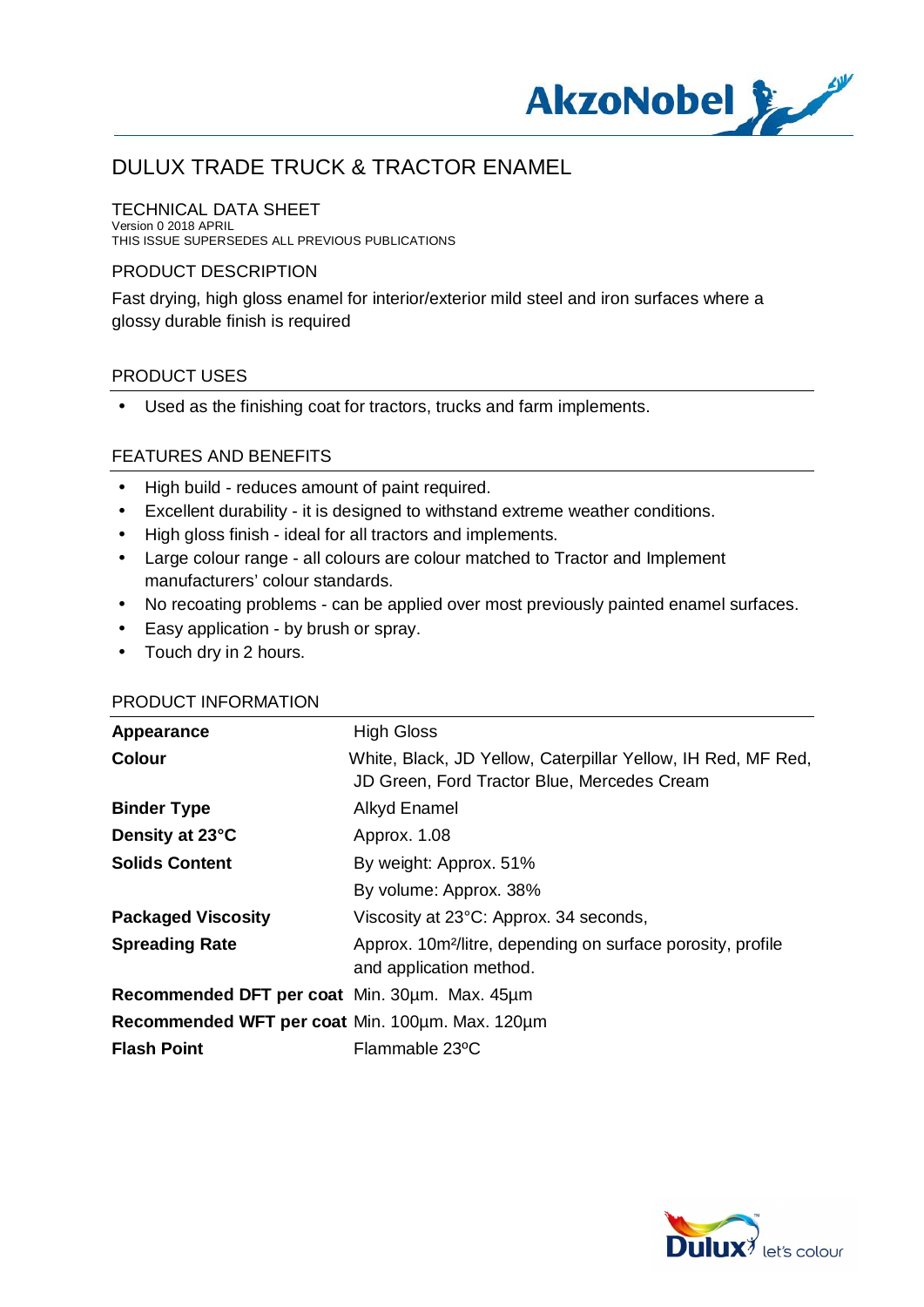

# APPLICATION INFORMATION

| Mixing                                | Stir until homogeneous with a flat paddle.                                                                                                                                                                            |
|---------------------------------------|-----------------------------------------------------------------------------------------------------------------------------------------------------------------------------------------------------------------------|
| <b>Application Surface conditions</b> | Surface Temperature between 10 - 35°C. Relative Humidity<br>between 10 - 85 % OR 2°C above dew point minimum.                                                                                                         |
| Application methods                   | Brush or spray.                                                                                                                                                                                                       |
| Thinner                               | Thinning not recommended. Ready for use after thorough<br>stirring for brush. For spray application fast drying, thin with<br><b>Dulux Roadline Thinner</b> or alternatively Mineral Turpentine<br>for slower drying. |
| <b>Drying Time</b>                    | Surface dry 2 hours at 23°C.                                                                                                                                                                                          |
| <b>Recoating Time</b>                 | 4 hour at 23°C (Drying times will be extended during cold,<br>wet or humid conditions.)                                                                                                                               |
| Cleaning of equipment                 | After use, remove as much product as possible, and then<br>clean immediately with Dulux Pre-Paint Brush<br><b>Cleaner/Degreaser or Mineral Turpentine.</b>                                                            |
| <b>Substrates</b>                     | Suitable for mild steel & iron surfaces provided appropriate<br>preparation and priming is done.                                                                                                                      |
| Precautions:                          | Do not apply during cold (below 10°C) or wet weather.                                                                                                                                                                 |
|                                       | Do not apply directly to bare metal surfaces.                                                                                                                                                                         |
|                                       | Not suitable for direct application to powdery or friable<br>surfaces whether previously painted or not.                                                                                                              |
| <b>Coats Required</b>                 | Apply two to three finishing coats to surfaces to achieve a<br>continuous closed film and solid colour.                                                                                                               |

### SURFACE PREPARATION

Proper care and attention to the preparation of the surface before application will add life and appearance to the final finish. Where the condition of the existing surface is suspect, it should be stripped to bare metal.

Ensure that surfaces are sound and free from flaking paint, dust, rust oil, grease, dirt, and debris. Surfaces must be thoroughly dry - no more than 12% moisture content.

As a precaution, wipe surfaces with **Dulux Roadline Thinner** or Lacquer Thinners and allow drying.

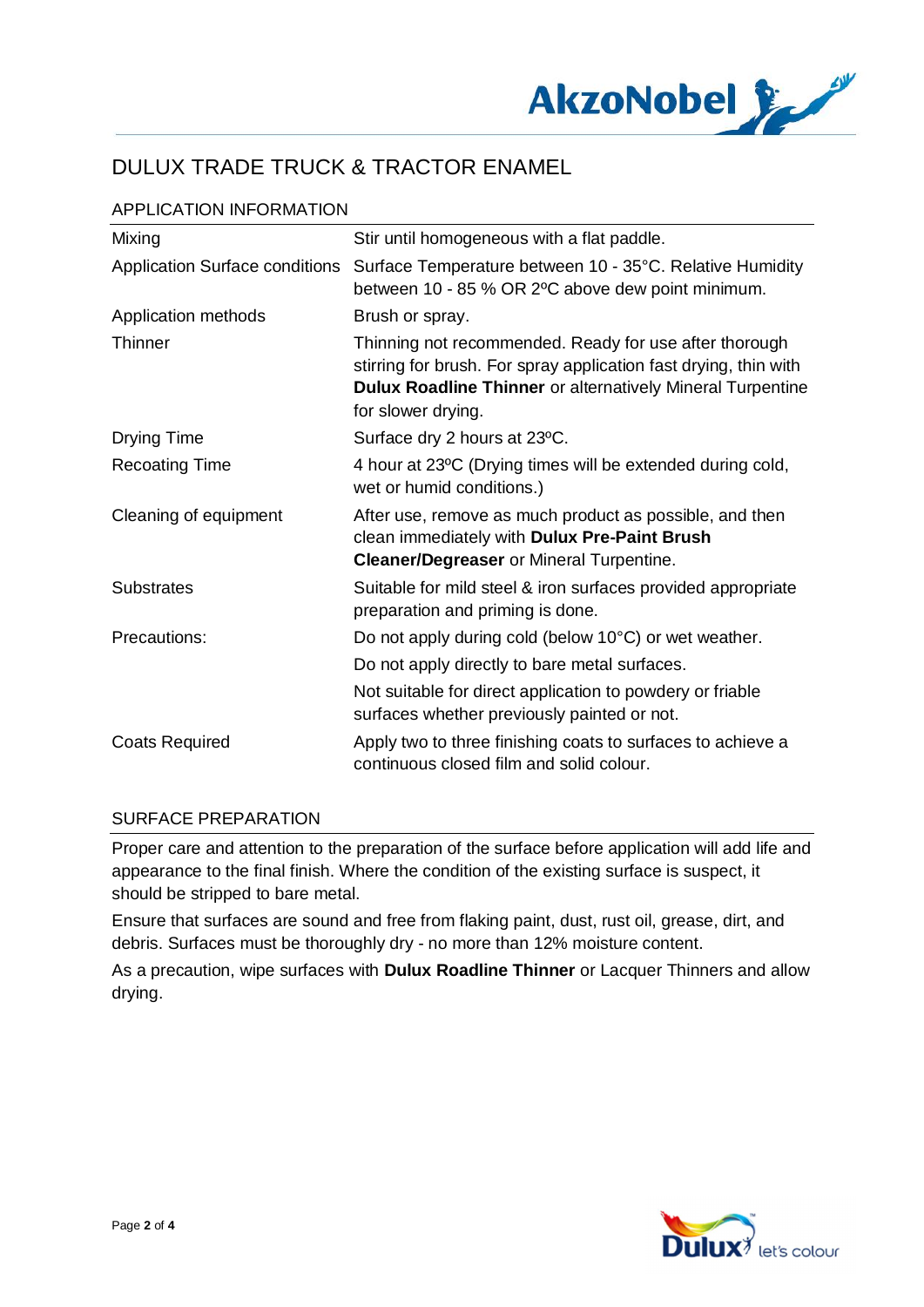

# SURFACE PREPARATION

## NEW SURFACES

## **Mild Steel and Iron**

- Inspect shop-primer thoroughly for damage by installation. All rust, scale and dirt must be removed by scraping or with steel wire brushes, and then thoroughly sand with medium grit sandpaper and finish with fine grit sandpaper - down to a bright metal finish. Ensure that the sanded areas are dry and free of grease and dust. A solvent wash (rags dipped in lacquer thinner) may be used. Change the rags frequently. Allow drying.
- Prime with one to two coats **Dulux Trade Steel Primer** or **Dulux Steel Primer**, depending on the severity of the conditions. Flatting with P600 grit paper (wet or dry) after 18 hours drying time if required.
- Clean off all sanding residues and blow dry.

## PREVIOUSLY PAINTED SURFACES

- Finishes in a deteriorated state should be stripped to bare metal.  $\mathbf{r}$
- If the existing paint is in a sound condition, wet-sand the entire area to be painted with P600 grit paper.
- Clean off all sanding residues and blow dry.
- Spot prime bare metal areas using **Dulux Trade Steel Primer.**

## HEALTH AND SAFETY INFORMATION

### Solvent based paints are flammable.

This product contains no added lead. Avoid contact with skin or eyes. Keep out of reach of children. If accidently swallowed, seek medical advice immediately and show this container to the doctor. Dry sanding, flame cutting and/or welding of the dry paint film will give rise to dust and/or hazardous fumes. Wet sanding should be used wherever possible.

If exposure cannot be avoided by the provision of local exhaust ventilation, suitable respiratory protective equipment should be used. Do not empty into drains or watercourses.

Ensure good ventilation during application and drying. It is recommended to use suitable protective clothing and equipment. Store under ambient conditions. To avoid the risk of spillage, always store and transport containers in a secure upright position. Refer to Material Safety Data Sheet for complete information.

| Packaging                 | 1 $t, 5Lt$                                                                                                                                                     |
|---------------------------|----------------------------------------------------------------------------------------------------------------------------------------------------------------|
| <b>Storage Conditions</b> | Store under cool dry conditions away from direct sunlight,<br>heat and extreme cold.                                                                           |
| <b>Disclaimers</b>        | Colour references are as accurate as modern printing will<br>allow. Please refer to the in-store stripe cards for an<br>accurate representation of the colour. |

#### ADDITIONAL INFORMATION